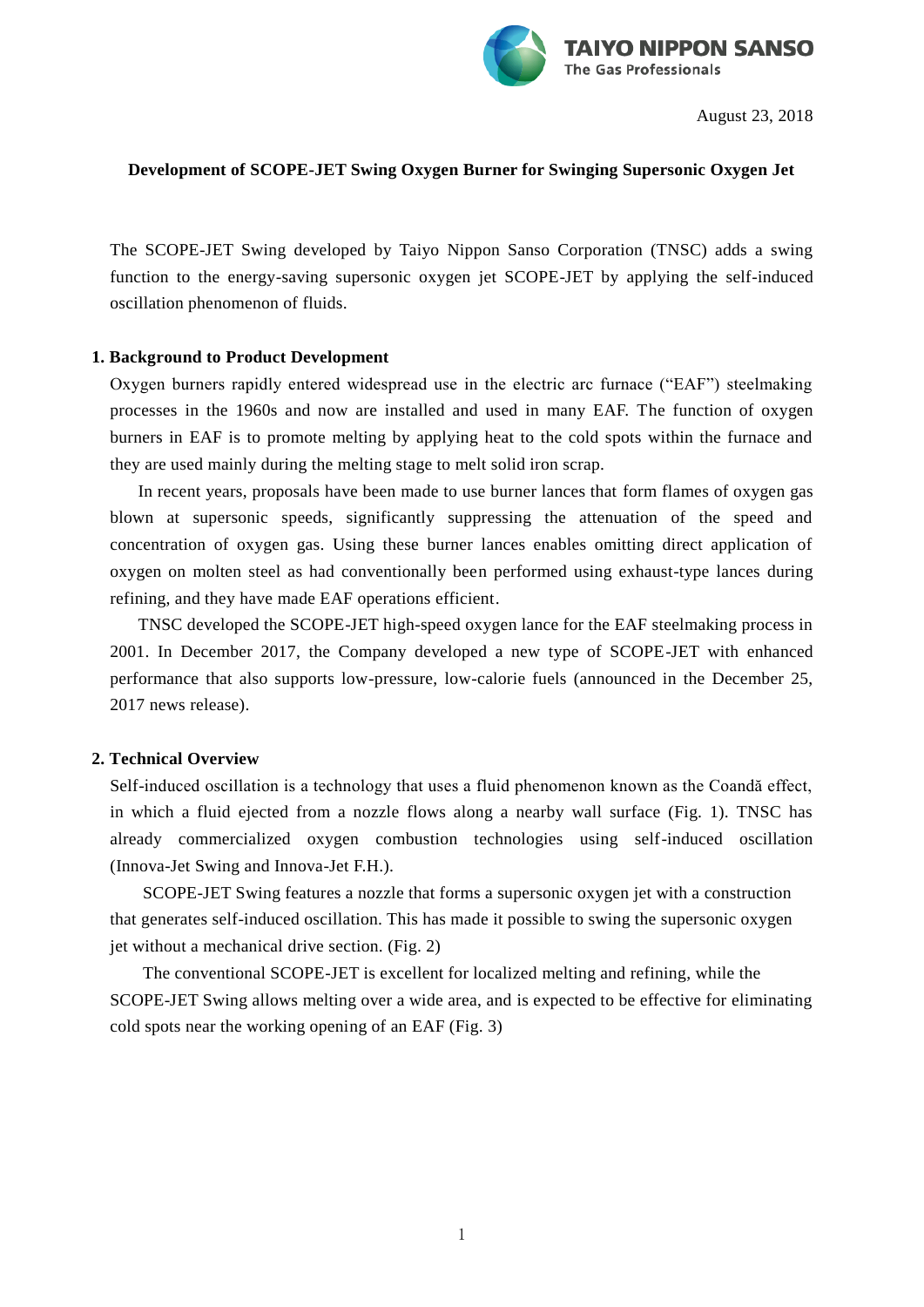

**Fig. 1 Self-induced oscillation principle**



**Fig. 2 SCOPE-JET Swing fuel combustion status**



**Fig. 3-1 SCOPE-JET Swing application in an EAF (top elevation)**